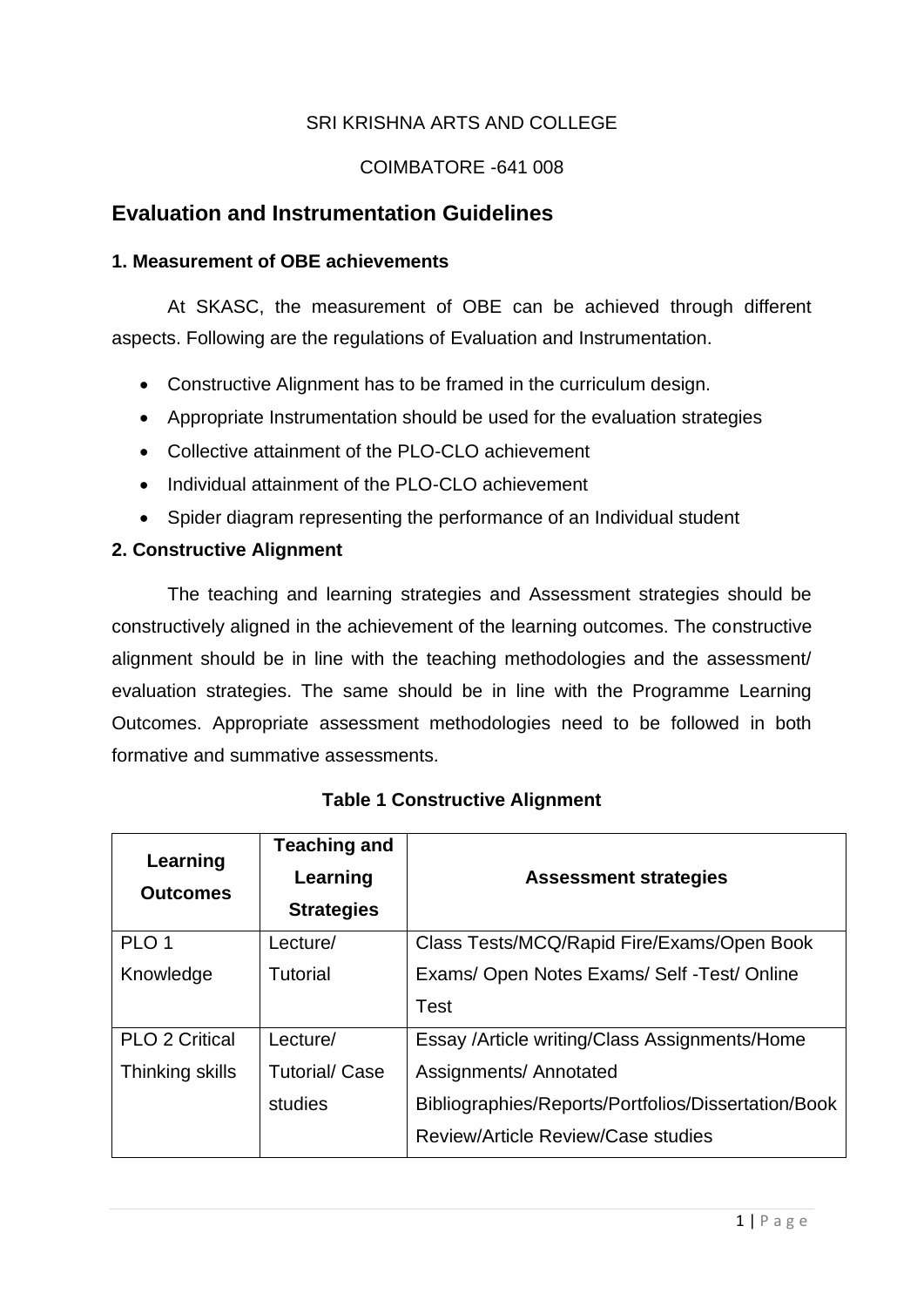| <b>PLO 3 Practical</b> | Practical             | <b>Practical Tests/ Computer Simulations/Virtual</b>       |  |  |  |  |
|------------------------|-----------------------|------------------------------------------------------------|--|--|--|--|
| <b>Skills</b>          | Demonstration         | labs/Craft work/Sketching/                                 |  |  |  |  |
| PLO 4 Team             | <b>Tutorial/Group</b> | Fishbowl techniques/Group Assignment/Role Play/            |  |  |  |  |
| Work skills            | Discussion/           |                                                            |  |  |  |  |
| PLO <sub>5</sub>       | <b>Tutorial/Case</b>  | Presentation/ Poster Presentation/ Technical               |  |  |  |  |
| Communication          | studies/Group         | Presentation/ Viva voce/Defense/Role Play                  |  |  |  |  |
| skills                 | <b>Discussion</b>     |                                                            |  |  |  |  |
| PLO 6 Digital          | <b>Tutorial/ Case</b> | Digital Reports/ Data validation/Data Analytics            |  |  |  |  |
| <b>Skills</b>          | studies/Group         |                                                            |  |  |  |  |
|                        | <b>Discussion</b>     |                                                            |  |  |  |  |
| PLO7                   | <b>Tutorial/Case</b>  | Authentic Problem solving/ Problem based                   |  |  |  |  |
| Numeracy skills        | studies/Group         | learning/ Critical Analysis                                |  |  |  |  |
|                        | Discussion/PBL        |                                                            |  |  |  |  |
| PLO <sub>8</sub>       | <b>Tutorial/Case</b>  | Project/Industrial Attachment/SWOC                         |  |  |  |  |
| Leadership             | studies/Group         | analysis/Strategic plans                                   |  |  |  |  |
| skills                 | Discussion/           |                                                            |  |  |  |  |
|                        | <b>PBL</b>            |                                                            |  |  |  |  |
| PLO 9 Lifelong         | <b>Tutorial/Case</b>  | Project/Portfolio/Project/Portfolio/Paper                  |  |  |  |  |
| learning skills        | studies/Group         | <b>Presentations/Seminars/ Socratic Seminars</b>           |  |  |  |  |
|                        | Discussion/           |                                                            |  |  |  |  |
|                        | <b>PBL</b>            |                                                            |  |  |  |  |
| <b>PLO 10</b>          | <b>Tutorial/ Case</b> | Project/Industrial attachment/Field Assignment/            |  |  |  |  |
| Entrepreneurial        | studies/Group         | Business Plan/ Strategic plans                             |  |  |  |  |
| skills                 | Discussion/           |                                                            |  |  |  |  |
|                        | <b>PBL</b>            |                                                            |  |  |  |  |
| PLO 11 Ethics          | <b>Tutorial/Case</b>  | WSQ/Think Pair Share/KWL/Field Assignment/                 |  |  |  |  |
| and                    | studies/Group         | <b>Industrial Attachment/Portfolios/ Socratic Seminars</b> |  |  |  |  |
| Professionalism        | Discussion/           |                                                            |  |  |  |  |
|                        | <b>PBL</b>            |                                                            |  |  |  |  |

Once the constructive alignment has been reflected in the curriculum design, appropriate mapping needs to be ensured. The next stage is the delivery of the methodologies and the assessment strategies evaluation. Following are the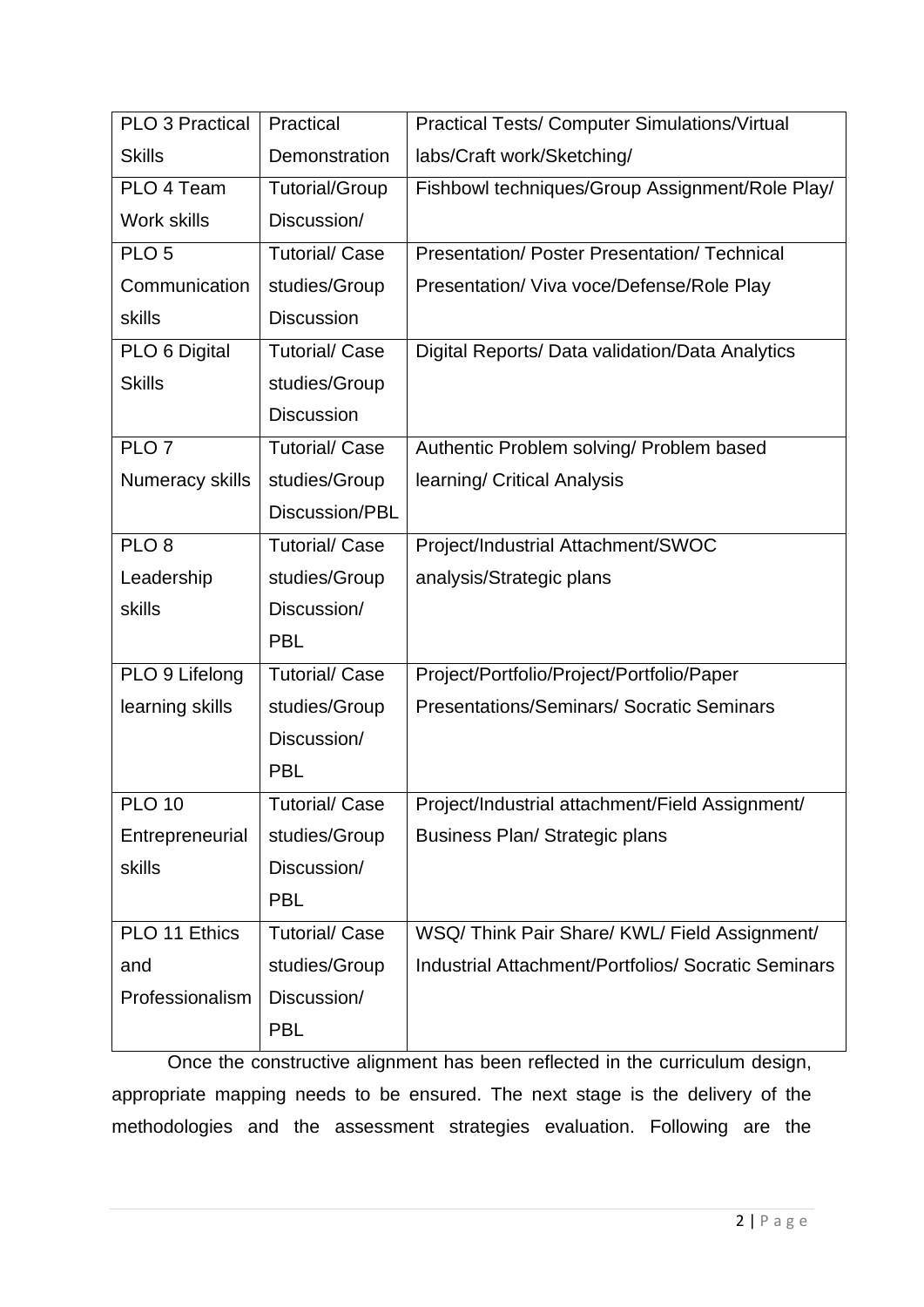instruments introduced in the system of the evaluation of the teaching- learning process.

#### **3. Rubrics**

A rubric for assessments, also called as scoring guide is a tool for interpreting and grading students on any kind of work against criteria and standards. An assessment rubric provides the means to increase objectivity in assessment and reduce subjectivity. It presents a clear expectation on the assessments and relates it to the learning outcomes, ensures consistency, transparency and fairness in the marking process across course instructors for the same assessment type, effectively grades or marks many assessments for a large group of students; defines clear guidance for moderation and provides more objective data for analytics.

#### **4. Test Blue Print**

A construction plan for a test containing the details about the content should be included in the test. This blue print act as content validity and ensures the achievement of the learning outcomes. This test blue print acts as consistent and equivalent across different semesters and years before the end of the cycle. A two-way table is designed to include all the learning topics and levels of Blooms taxonomy should be reflected in the test blueprint. A Test Blue print is developed after the completion of the Curriculum design and before a draft question paper is constructed.

| <b>Topic</b> | <b>Hrs</b><br>spen<br>t on<br><b>Topi</b><br>$\mathbf c$ | $%$ of<br><b>Hrs</b><br>spen<br>t | <b>Marks</b><br><b>Alloca</b><br>ted | CLO   C1   C2   C3   C4 |  |  | C <sub>5</sub> | C6 | <b>Total</b><br><b>Marks</b><br><b>Develope</b><br>d |
|--------------|----------------------------------------------------------|-----------------------------------|--------------------------------------|-------------------------|--|--|----------------|----|------------------------------------------------------|
| Topic 1      |                                                          |                                   |                                      |                         |  |  |                |    |                                                      |
| Topic 2      |                                                          |                                   |                                      |                         |  |  |                |    |                                                      |
| Topic 3      |                                                          |                                   |                                      |                         |  |  |                |    |                                                      |
| Total        |                                                          |                                   |                                      |                         |  |  |                |    |                                                      |

**Table 2 Test Blue Print**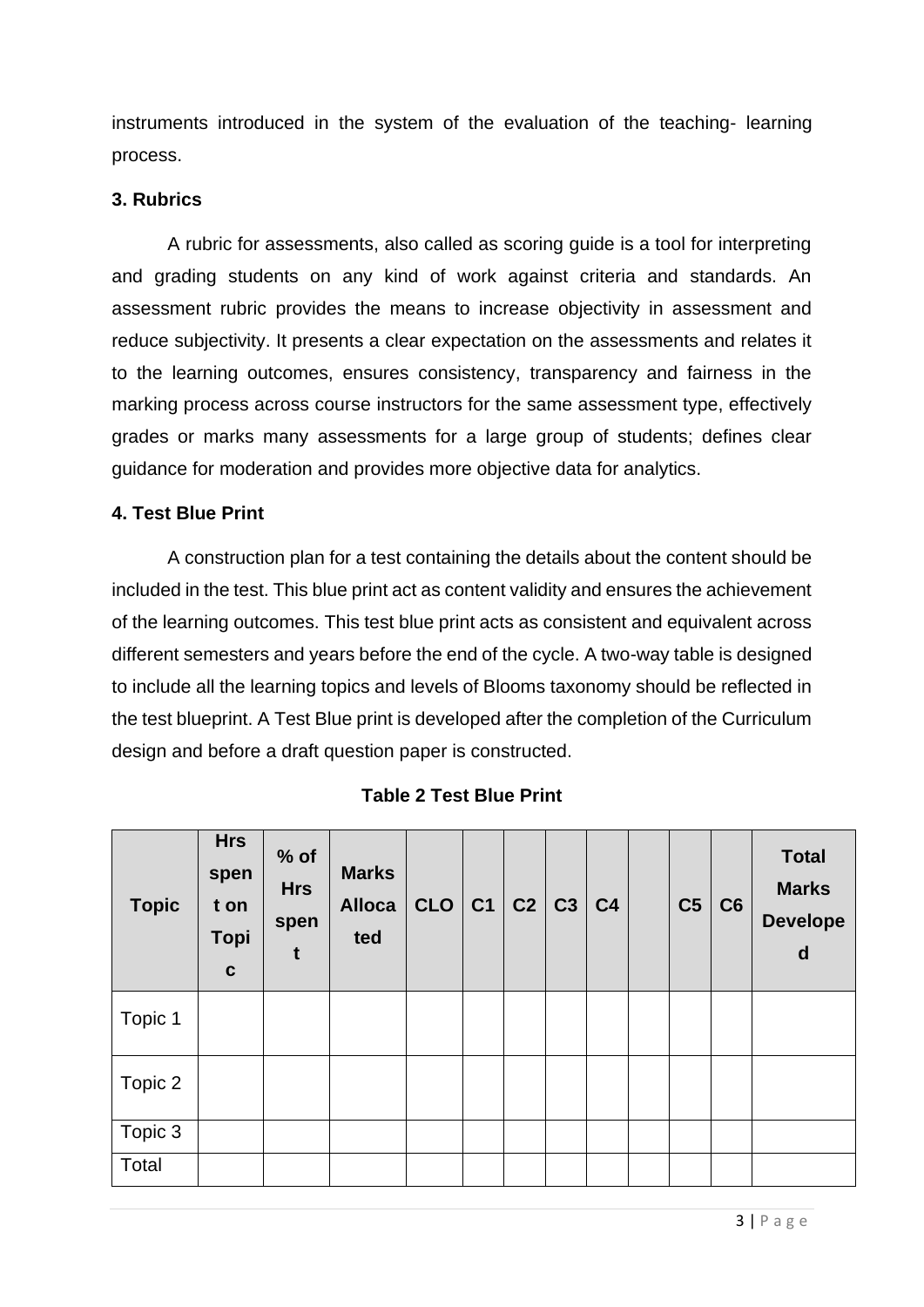# **5. Evaluation**

An Evaluation of the assessment plays a major role in the achievement of the curriculum design and delivery process. The current scenario of the overall CGPA will be tansformed to individual performance of the PLO attainment and the CGPA score as depicted in Fig 1.4.1. This depicts a precise skill card for the employer in identifying the right person for the right job.

A Spider diagram for indivdual attainment of the PLO-CLO attainment will be recorded and demonstrated as stated in fig 1.4.2. SKASC will prepare the Collective attainment for the PLO – CLO attainment as well as individual attainment of PLO-CLO attainment. This attainment will help to address the gap in the curriculum design. This will also enhance the curriculum design and delivery process as a CQI process.